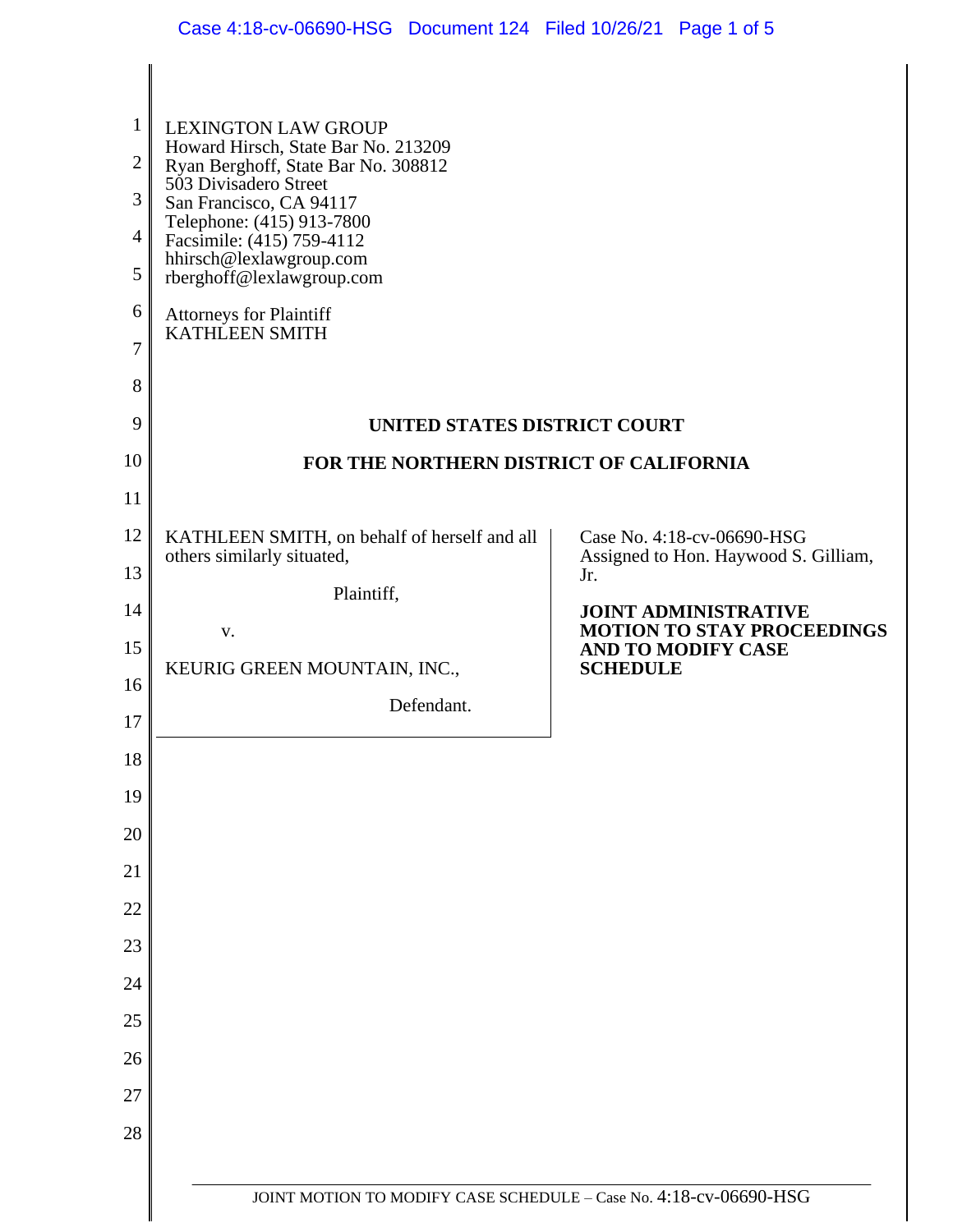1 2 3 4 5 6 7 8 9 10 11 12 13 14 15 16 17 18 19 20 21 22 23 24 25 26 27 28 - 1 - Pursuant to Civil Local Rule 6-3, Plaintiff Kathleen Smith ("Plaintiff") and Defendant Keurig Green Mountain, Inc. ("Defendant") (collectively, the "Parties") hereby move the Court to stay all proceedings in this matter other than those related to approval of a proposed settlement, and to replace the current schedule in this case with a schedule for Plaintiff's anticipated motion for preliminary approval of class action settlement agreement. The Parties are pleased to report that they have reached an agreement in principle to resolve all claims raised by Plaintiff and the Class. The Parties are diligently working to convert the terms of their agreement (which are currently memorialized in a term sheet) into a settlement agreement. **BACKGROUND** On October 21, 2020, this Court set case deadlines pursuant to Federal Rule of Civil Procedure 16 and Civil Local Rule 16-10 (ECF No. 103). On May 11, 2021, the Parties participated in a full day of mediation with the Honorable Morton Denlow. On June 4, 2021, the Parties filed a Stipulation to extend the deadlines to exchange opening expert reports, rebuttal expert reports, and the close of discovery by one month (ECF No. 117), which the Court granted (ECF No. 119). On July 14, 2021, the Parties filed a Joint Administrative Motion to extend the deadlines to exchange opening expert reports, rebuttal expert reports, and the close of discovery by three months (ECF No. 114), which the Court granted (ECF No. 115). On September 21, 2021, the Parties participated in a second full day of mediation with the Honorable Morton Denlow. Since the mediation, the Parties have continued to pursue settlement discussions, both on their own and with the assistance of the mediator. On October 26, 2021, the Parties reached an agreement in principle to resolve all claims raised by Plaintiff and the Class. The Parties are diligently working to convert the terms of their agreement (which are currently memorialized in a term sheet) into a settlement agreement. **DISCUSSION** The Parties are very mindful of the Court's reluctance to modify the case schedule in this matter. However, good cause exists to stay proceedings in this case (except those related to the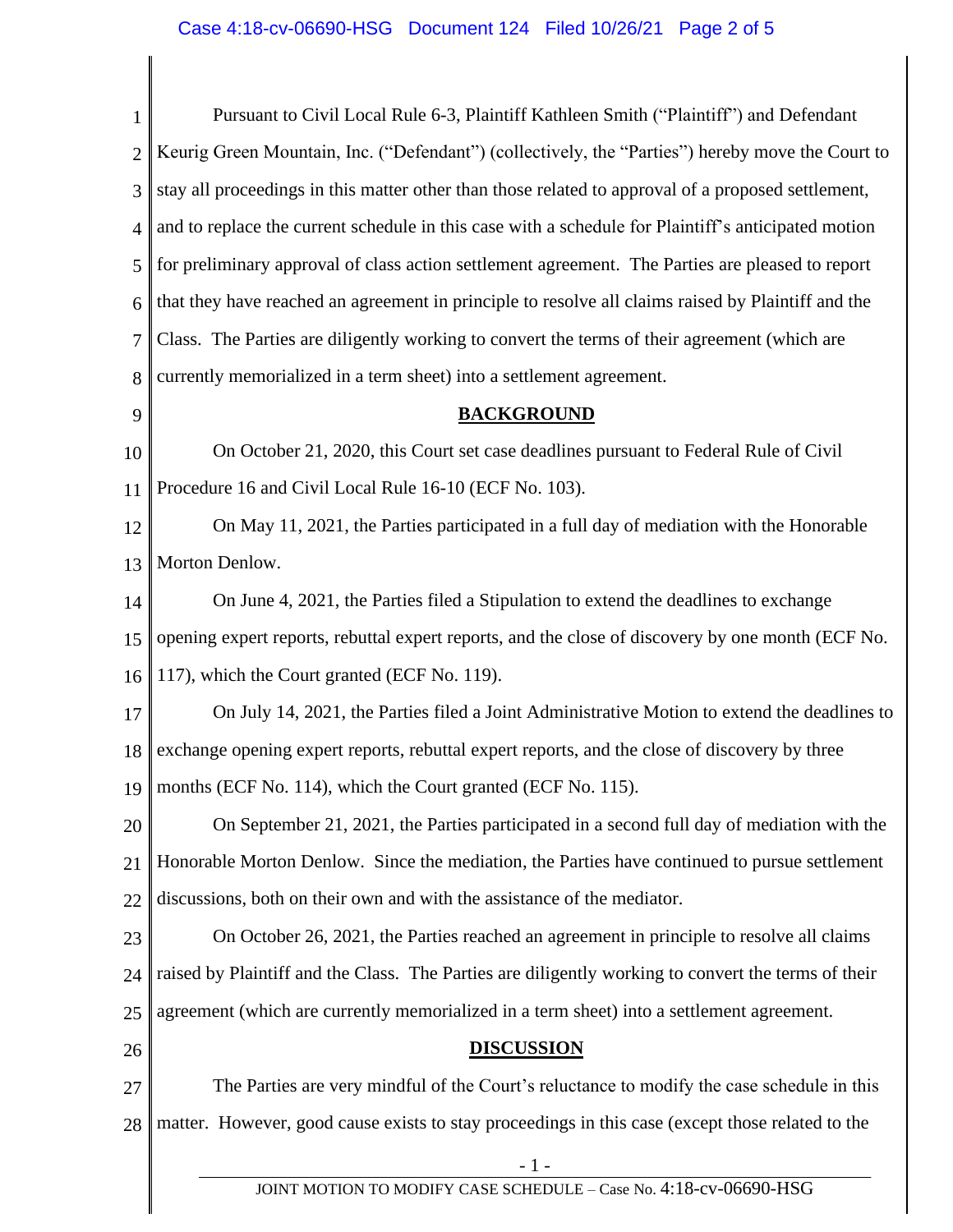1 2 3 4 5 6 proposed settlement) and to suspend the current schedule and to replace it with a schedule for Plaintiff's motion for preliminary approval of class action settlement agreement. The Parties have reached an agreement to resolve all claims raised by Plaintiff and the Class, and believe it makes sense to prioritize converting the terms of their agreement (which are currently memorialzed in a term sheet) into a settlement agreement and then to seek the Court's preliminary approval of the settlement agreement rather than focusing their attention on expert reports and discovery.

7 8 The Parties' proposed schedule below is based on the Court's "Scheduling Notes," which currently indicate that the soonest available date for law and motion matters is March 10, 2022.

9 10 11 Accordingly, the Parties jointly request that the Court stay all proceedings in this matter except those related to approval of a class action settlement and to replace the current case schedule with a schedule for Plaintiff's motion for preliminary approval of class action settlement

12 agreement as follows:

| 13 | <b>Event</b>                                                                 | <b>Proposed Deadline</b>   |
|----|------------------------------------------------------------------------------|----------------------------|
| 14 | Motion for Preliminary Approval of Class<br><b>Action Settlement</b>         | February 24, 2022          |
| 15 |                                                                              |                            |
| 16 | Hearing on Motion for Preliminary Approval<br>of Class Action Settlement     | March 10, 2022             |
| 17 |                                                                              |                            |
| 18 |                                                                              |                            |
| 19 | Dated: October 26, 2021                                                      | <b>LEXINGTON LAW GROUP</b> |
| 20 |                                                                              |                            |
| 21 |                                                                              | /s/ Howard Hirsch          |
| 22 | Howard Hirsch (State Bar No. 213209)<br>Ryan Berghoff (State Bar No. 308812) |                            |
|    | <b>LEXINGTON LAW GROUP</b>                                                   |                            |
| 23 | 503 Divisadero Street                                                        |                            |
| 24 | San Francisco, CA 94117<br>Telephone: (415) 913-7800                         |                            |
|    |                                                                              | Facsimile: (415) 759-4112  |
| 25 | hhirsch@lexlawgroup.com                                                      |                            |
| 26 | rbergoff@lexlawgroup.com                                                     |                            |
| 27 | <b>Attorneys for Plaintiff</b><br><b>KATHLEEN SMITH</b>                      |                            |
| 28 |                                                                              |                            |
|    |                                                                              |                            |
|    | $-2-$                                                                        |                            |
|    | JOINT MOTION TO MODIFY CASE SCHEDULE - Case No. 4:18-cv-06690-HSG            |                            |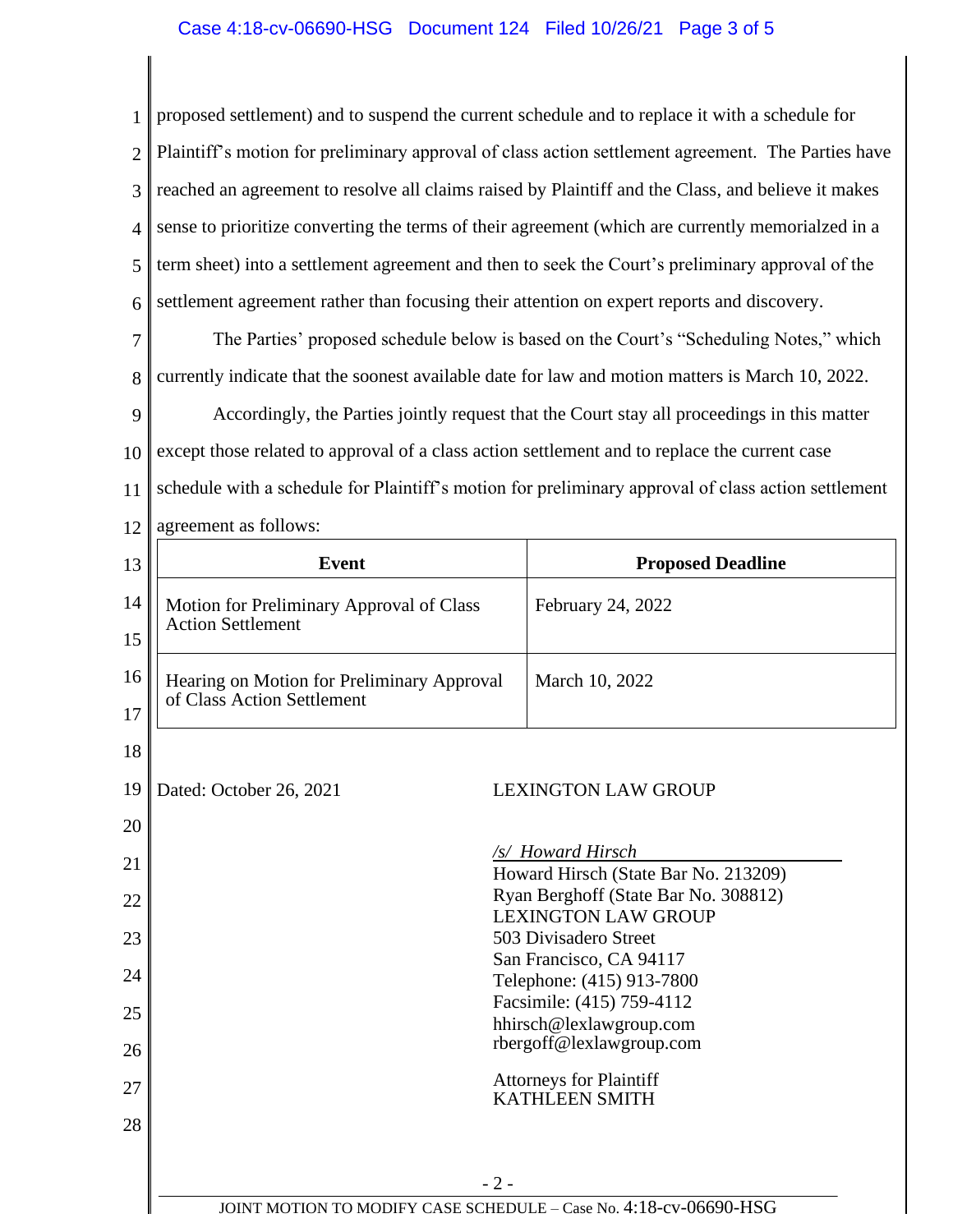## Case 4:18-cv-06690-HSG Document 124 Filed 10/26/21 Page 4 of 5

| 1              | DATED: October 26, 2021 | DORSEY & WHITNEY LLP                                                  |
|----------------|-------------------------|-----------------------------------------------------------------------|
| $\overline{2}$ |                         |                                                                       |
| 3              | <b>By</b>               | /s/ Creighton Magid<br>Kent J. Schmidt (State Bar No. 195969)         |
| 4              |                         | Navdeep K. Singh (State Bar No. 284486)                               |
|                |                         | DORSEY & WHITNEY LLP<br>600 Anton Boulevard, Suite 2000               |
| 5              |                         | Costa Mesa, CA 92626                                                  |
| 6              |                         | Telephone: (714) 800-1400                                             |
| 7              |                         | Facsimile: (714) 800-1499<br>schmidt.kent@dorsey.com                  |
| 8              |                         | singh.navdeep@dorsey.com                                              |
| 9              |                         | Creighton R. Magid (admitted pro hac vice)                            |
| 10             |                         | <b>DORSEY &amp; WHITNEY LLP</b><br>1401 New York Avenue NW, Suite 900 |
| 11             |                         | Washington, D.C. 20005                                                |
|                |                         | Telephone: (202) 442-3555<br>Facsimile: (202) 442-3199                |
| 12             |                         | magid.chip@dorsey.com                                                 |
| 13             |                         | <b>Attorneys for Defendant</b>                                        |
| 14             |                         | KEURIG GREEN MOUNTAIN, INC.                                           |
| 15             |                         |                                                                       |
| 16             |                         |                                                                       |
| 17             |                         |                                                                       |
| 18             |                         |                                                                       |
| 19             |                         |                                                                       |
| 20             |                         |                                                                       |
| 21             |                         |                                                                       |
| 22             |                         |                                                                       |
| 23             |                         |                                                                       |
| 24             |                         |                                                                       |
| 25             |                         |                                                                       |
| 26             |                         |                                                                       |
| 27             |                         |                                                                       |
| 28             |                         |                                                                       |
|                |                         |                                                                       |
|                |                         | $-3-$                                                                 |
|                |                         | JOINT MOTION TO MODIFY CASE SCHEDULE - Case No. 4:18-cv-06690-HSG     |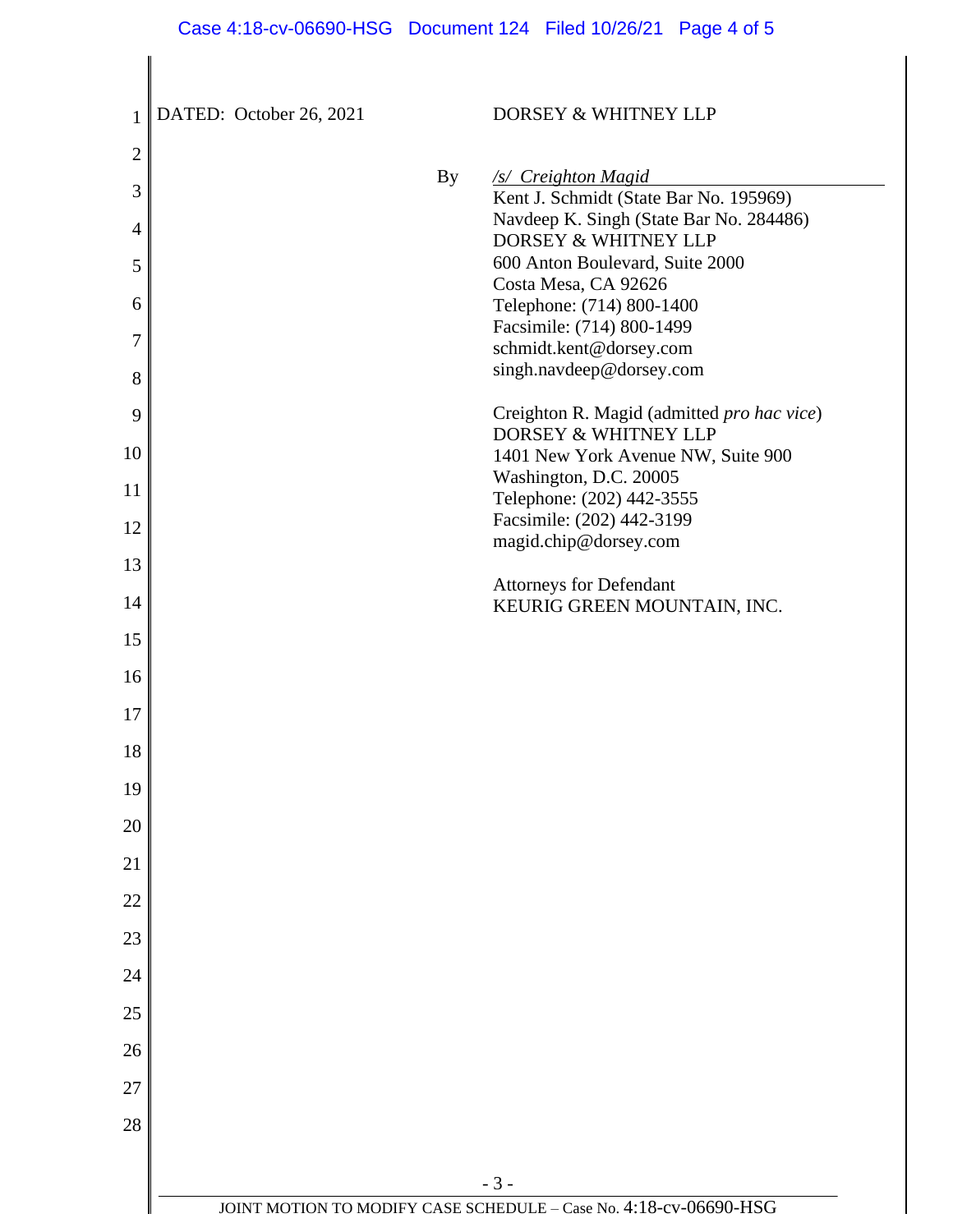| 1              | <b>ATTESTATION</b>                                                                                                                                                                   |  |  |
|----------------|--------------------------------------------------------------------------------------------------------------------------------------------------------------------------------------|--|--|
| $\overline{2}$ | I, Howard Hirsch, am the CM/ECF user whose ID and password are being used to file this                                                                                               |  |  |
| 3              | Joint Case Management Conference Statement. Pursuant to Local Civil Rule 5-1(i)(3), I hereby                                                                                         |  |  |
| 4              | attest that Keurig Green Mountain, Inc., on whose behalf this filing is jointly submitted, has                                                                                       |  |  |
| 5              | concurred in this filing.                                                                                                                                                            |  |  |
| 6              |                                                                                                                                                                                      |  |  |
| 7              | /s/Howard Hirsch                                                                                                                                                                     |  |  |
| 8              | <b>Howard Hirsch</b>                                                                                                                                                                 |  |  |
| 9              |                                                                                                                                                                                      |  |  |
| 10             | <b>CERTIFICATE OF SERVICE</b>                                                                                                                                                        |  |  |
| 11             | I, Howard Hirsch, an attorney, hereby certify that on October 26, 2021, I caused a                                                                                                   |  |  |
| 12             | complete and accurate copy of the foregoing document to be served via this Court's ECM/ECF<br>notification system, which will serve electronically to all participants in this case. |  |  |
| 13             |                                                                                                                                                                                      |  |  |
| 14             |                                                                                                                                                                                      |  |  |
| 15             | /s/ Howard Hirsch                                                                                                                                                                    |  |  |
| 16             |                                                                                                                                                                                      |  |  |
| 17             |                                                                                                                                                                                      |  |  |
| 18             |                                                                                                                                                                                      |  |  |
| 19             |                                                                                                                                                                                      |  |  |
| 20             |                                                                                                                                                                                      |  |  |
| 21             |                                                                                                                                                                                      |  |  |
| 22             |                                                                                                                                                                                      |  |  |
| 23             |                                                                                                                                                                                      |  |  |
| 24             |                                                                                                                                                                                      |  |  |
| 25             |                                                                                                                                                                                      |  |  |
| 26             |                                                                                                                                                                                      |  |  |
| 27             |                                                                                                                                                                                      |  |  |
| 28             |                                                                                                                                                                                      |  |  |
|                |                                                                                                                                                                                      |  |  |
|                | $-4-$<br>JOINT MOTION TO MODIFY CASE SCHEDULE - Case No. 4:18-cv-06690-HSG                                                                                                           |  |  |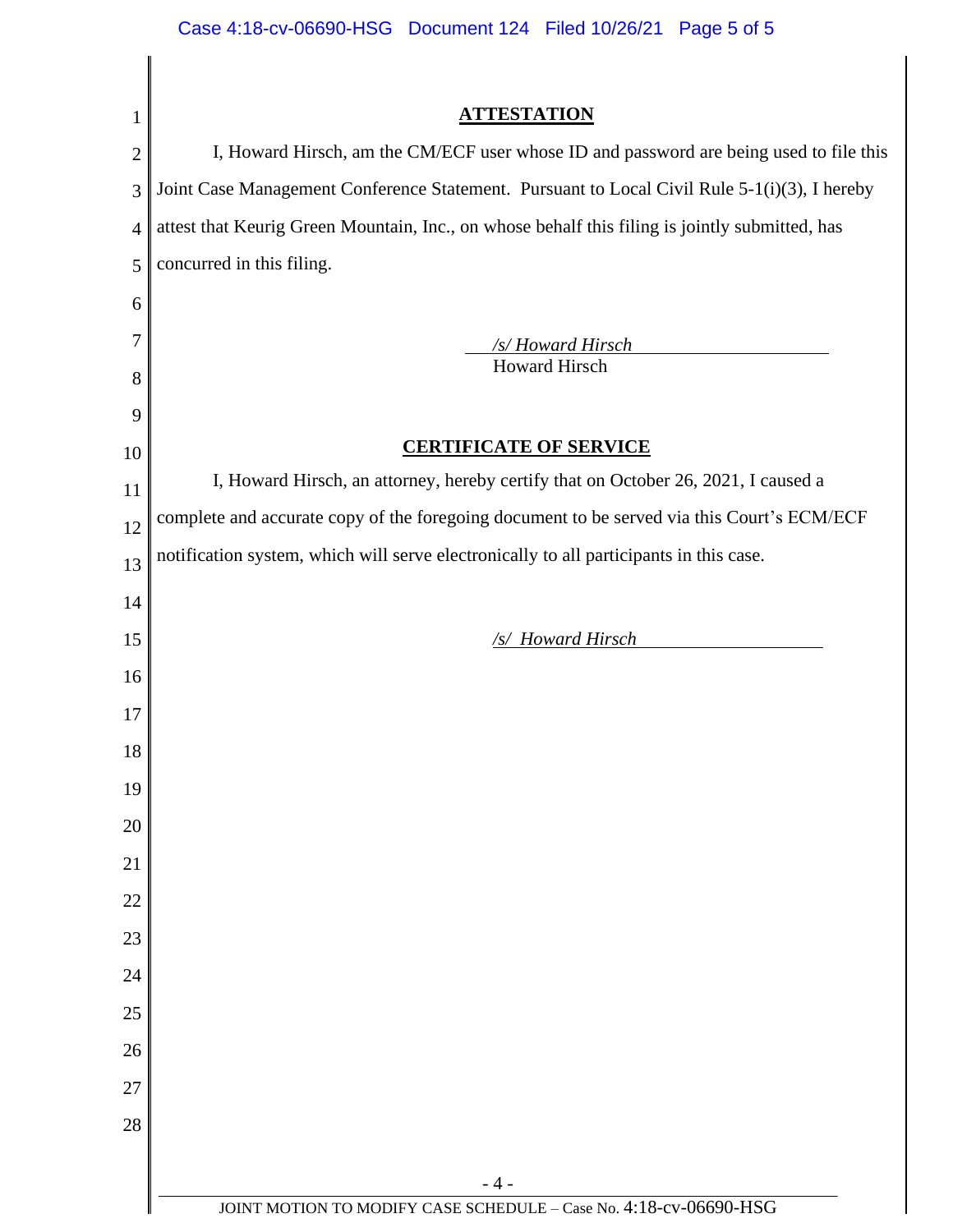|                                                                                 | Case 4:18-cv-06690-HSG  Document 124-1  Filed 10/26/21  Page 1 of 4                                                                                                                                                                                                                                                                                                                                                                                                                                                                                     |                                                                        |
|---------------------------------------------------------------------------------|---------------------------------------------------------------------------------------------------------------------------------------------------------------------------------------------------------------------------------------------------------------------------------------------------------------------------------------------------------------------------------------------------------------------------------------------------------------------------------------------------------------------------------------------------------|------------------------------------------------------------------------|
| 1<br>$\overline{2}$<br>3<br>$\overline{4}$<br>5<br>6<br>7<br>8<br>9<br>10<br>11 | <b>LEXINGTON LAW GROUP</b><br>Howard Hirsch, State Bar No. 213209<br>Ryan Berghoff, State Bar No. 308812<br>503 Divisadero Street<br>San Francisco, CA 94117<br>Telephone: (415) 913-7800<br>Facsimile: (415) 759-4112<br>hhirsch@lexlawgroup.com<br>rberghoff@lexlawgroup.com<br><b>LAW OFFICE OF GIDEON KRACOV</b><br>Gideon Kracov, State Bar No. 179815<br>801 S. Grand Ave., 11th Floor<br>Los Angeles, CA 90017<br>Telephone: (213) 629-2071<br>Facsimile: (213) 623-7755<br>gk@gideonlaw.net<br><b>Attorneys for Plaintiff</b><br>KATHLEEN SMITH |                                                                        |
| 12                                                                              | UNITED STATES DISTRICT COURT                                                                                                                                                                                                                                                                                                                                                                                                                                                                                                                            |                                                                        |
| 13                                                                              | <b>NORTHERN DISTRICT OF CALIFORNIA</b>                                                                                                                                                                                                                                                                                                                                                                                                                                                                                                                  |                                                                        |
| 14                                                                              |                                                                                                                                                                                                                                                                                                                                                                                                                                                                                                                                                         |                                                                        |
| 15                                                                              | KATHLEEN SMITH, on behalf of herself and all<br>others similarly situated,                                                                                                                                                                                                                                                                                                                                                                                                                                                                              | Case No. 4:18-cv-06690-HSG<br>Assigned to Hon. Haywood S. Gilliam, Jr. |
| 16<br>17                                                                        | Plaintiff,                                                                                                                                                                                                                                                                                                                                                                                                                                                                                                                                              | <b>DECLARATION OF HOWARD HIRSCH</b><br><b>IN SUPPORT OF JOINT</b>      |
| 18                                                                              | v.                                                                                                                                                                                                                                                                                                                                                                                                                                                                                                                                                      | <b>ADMINISTRATIVE MOTION TO STAY</b><br>PROCEEDINGS AND TO MODIFY CASE |
| 19                                                                              | KEURIG GREEN MOUNTAIN, INC,                                                                                                                                                                                                                                                                                                                                                                                                                                                                                                                             | <b>SCHEDULE</b>                                                        |
| 20                                                                              | Defendant.                                                                                                                                                                                                                                                                                                                                                                                                                                                                                                                                              |                                                                        |
| 21                                                                              |                                                                                                                                                                                                                                                                                                                                                                                                                                                                                                                                                         |                                                                        |
| 22                                                                              |                                                                                                                                                                                                                                                                                                                                                                                                                                                                                                                                                         |                                                                        |
| 23                                                                              |                                                                                                                                                                                                                                                                                                                                                                                                                                                                                                                                                         |                                                                        |
| 24                                                                              |                                                                                                                                                                                                                                                                                                                                                                                                                                                                                                                                                         |                                                                        |
| 25                                                                              |                                                                                                                                                                                                                                                                                                                                                                                                                                                                                                                                                         |                                                                        |
| 26                                                                              |                                                                                                                                                                                                                                                                                                                                                                                                                                                                                                                                                         |                                                                        |
|                                                                                 |                                                                                                                                                                                                                                                                                                                                                                                                                                                                                                                                                         |                                                                        |
| 27                                                                              |                                                                                                                                                                                                                                                                                                                                                                                                                                                                                                                                                         |                                                                        |
| 28                                                                              |                                                                                                                                                                                                                                                                                                                                                                                                                                                                                                                                                         |                                                                        |
|                                                                                 | 1<br>HIRSCH DECL. ISO JOINT MOTION TO MODIFY CASE SCHEDULE - CASE NO. 4:18-cv-06690-HSG                                                                                                                                                                                                                                                                                                                                                                                                                                                                 |                                                                        |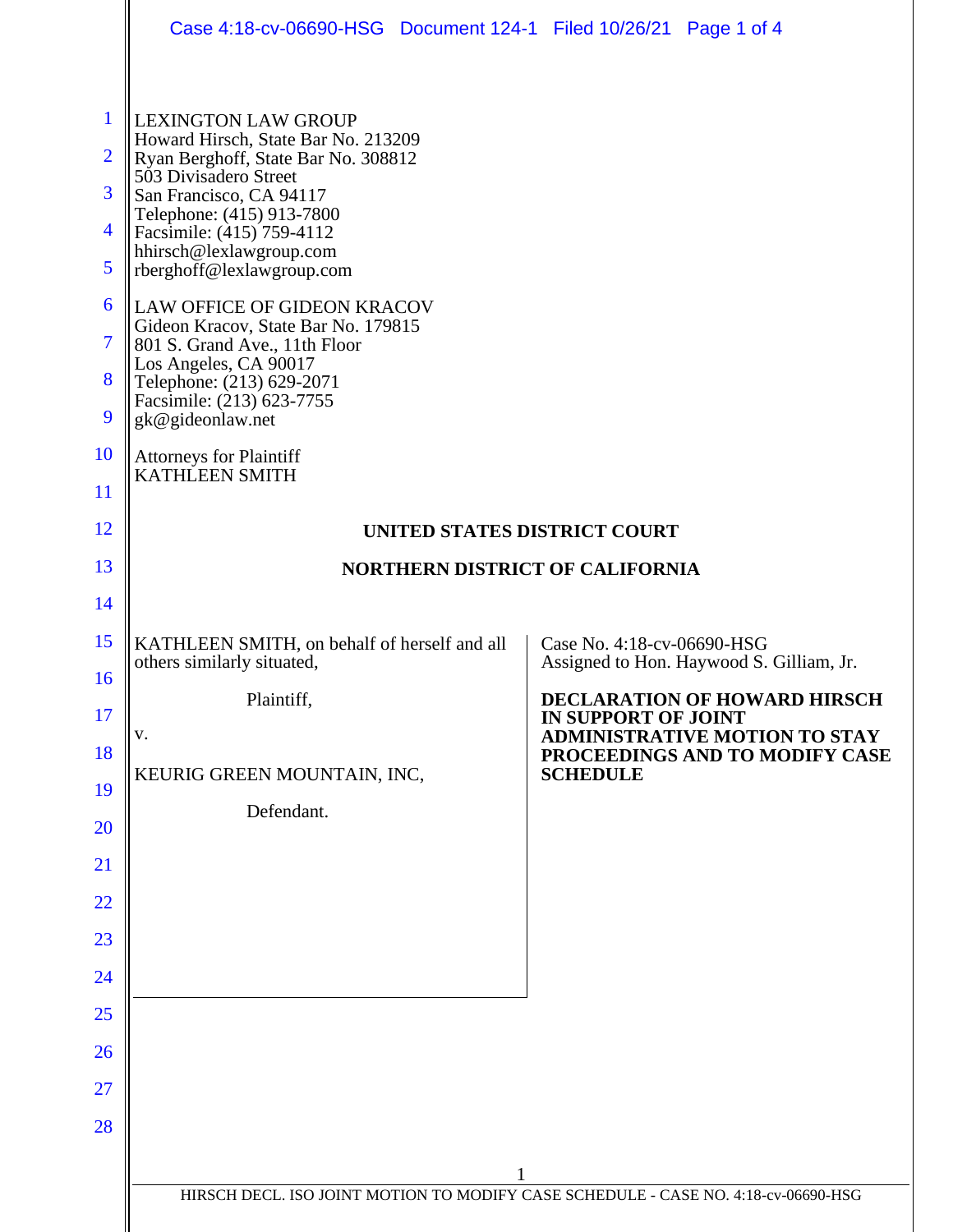## **DECLARATION OF HOWARD HIRSCH**

I, Howard Hirsch, declare:

1. I am an attorney duly licensed to practice before this Court and a partner at the Lexington Law Group, counsel of record for Plaintiff Kathleen Smith ("Plaintiff") in this matter. I have personal knowledge of all the facts contained in this declaration, and, if called as a witness, I could and would competently testify thereto.

2. On October 21, 2020, this Court set case deadlines pursuant to Federal Rule of Civil Procedure 16 and Civil Local Rule 16-10 (ECF No. 103).

3. On May 11, 2021, the Parties participated in a full day of mediation with the Honorable Morton Denlow.

4. On June 4, 2021, the Parties filed a Stipulation to extend the deadlines to exchange opening expert reports, rebuttal expert reports, and the close of discovery by one month (ECF No. 117), which the Court granted (ECF No. 119).

5. On July 14, 2021, the Parties filed a Joint Administrative Motion to extend the deadlines to exchange opening expert reports, rebuttal expert reports, and the close of discovery by three months (ECF No. 114), which the Court granted (ECF No. 115).

6. On September 21, 2021, the Parties participated in a second full day of mediation with the Honorable Morton Denlow. Since the mediation, the Parties have continued to pursue settlement discussions, both on their own and with the assistance of the mediator.

7. On October 26, 2021, the Parties reached an agreement in principle to resolve all claims raised by Plaintiff and the Class. The Parties are diligently working to convert the terms of their agreement (which are currently memorialized in a term sheet) into a settlement agreement.

8. This requested time modification will stay all existing dates and set a hearing date for Plaintiff's Motion for Preliminary Approval of Class Action Settlement.

9. Good cause exists to stay proceedings in this case (except those related to the proposed settlement) and to suspend the current schedule and to replace it with a schedule for Plaintiff's motion for preliminary approval of class action settlement agreement. The Parties have reached an agreement to resolve all claims raised by Plaintiff and the Class, and believe it makes sense to prioritize

28

1

2

3

4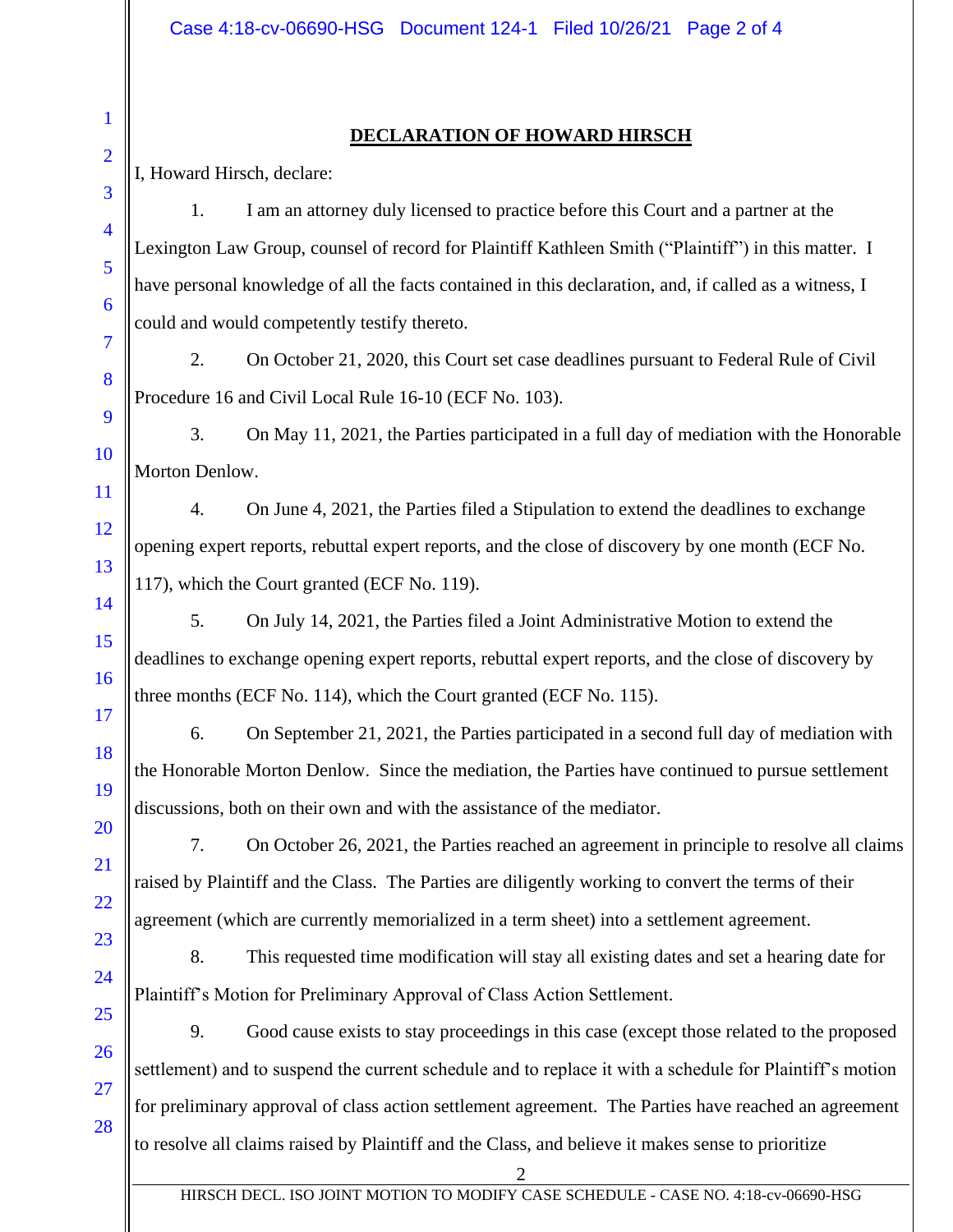## Case 4:18-cv-06690-HSG Document 124-1 Filed 10/26/21 Page 3 of 4

 $\parallel$ 

| $\mathbf{1}$   | converting the terms of their agreement (which are currently memorialized in a term sheet) into a  |  |  |
|----------------|----------------------------------------------------------------------------------------------------|--|--|
| $\overline{2}$ | settlement agreement and then to seek the Court's preliminary approval of the settlement agreement |  |  |
| 3              | rather than focusing their attention on expert reports and discovery.                              |  |  |
| $\overline{4}$ | The Parties' proposed schedule is based on the Court's "Scheduling Notes," which<br>10.            |  |  |
| 5              | currently indicate that the soonest available date for law and motion matters is March 10, 2022.   |  |  |
| 6              |                                                                                                    |  |  |
| 7              | I declare under penalty of perjury under the laws of the State of California that the foregoing is |  |  |
| 8              | true and correct. Executed this 26th day of October, 2021, in San Francisco, California.           |  |  |
| 9              | /s/Howard Hirsch                                                                                   |  |  |
| 10             | Howard Hirsch                                                                                      |  |  |
| 11             |                                                                                                    |  |  |
| 12             |                                                                                                    |  |  |
| 13             |                                                                                                    |  |  |
| 14             |                                                                                                    |  |  |
| 15             |                                                                                                    |  |  |
| 16             |                                                                                                    |  |  |
| 17             |                                                                                                    |  |  |
| 18             |                                                                                                    |  |  |
| 19             |                                                                                                    |  |  |
| 20             |                                                                                                    |  |  |
| 21             |                                                                                                    |  |  |
| 22             |                                                                                                    |  |  |
| 23             |                                                                                                    |  |  |
| 24             |                                                                                                    |  |  |
| 25             |                                                                                                    |  |  |
| 26             |                                                                                                    |  |  |
| 27             |                                                                                                    |  |  |
| 28             |                                                                                                    |  |  |
|                | 3                                                                                                  |  |  |
|                | HIRSCH DECL. ISO JOINT MOTION TO MODIFY CASE SCHEDULE - CASE NO. 4:18-cv-06690-HSG                 |  |  |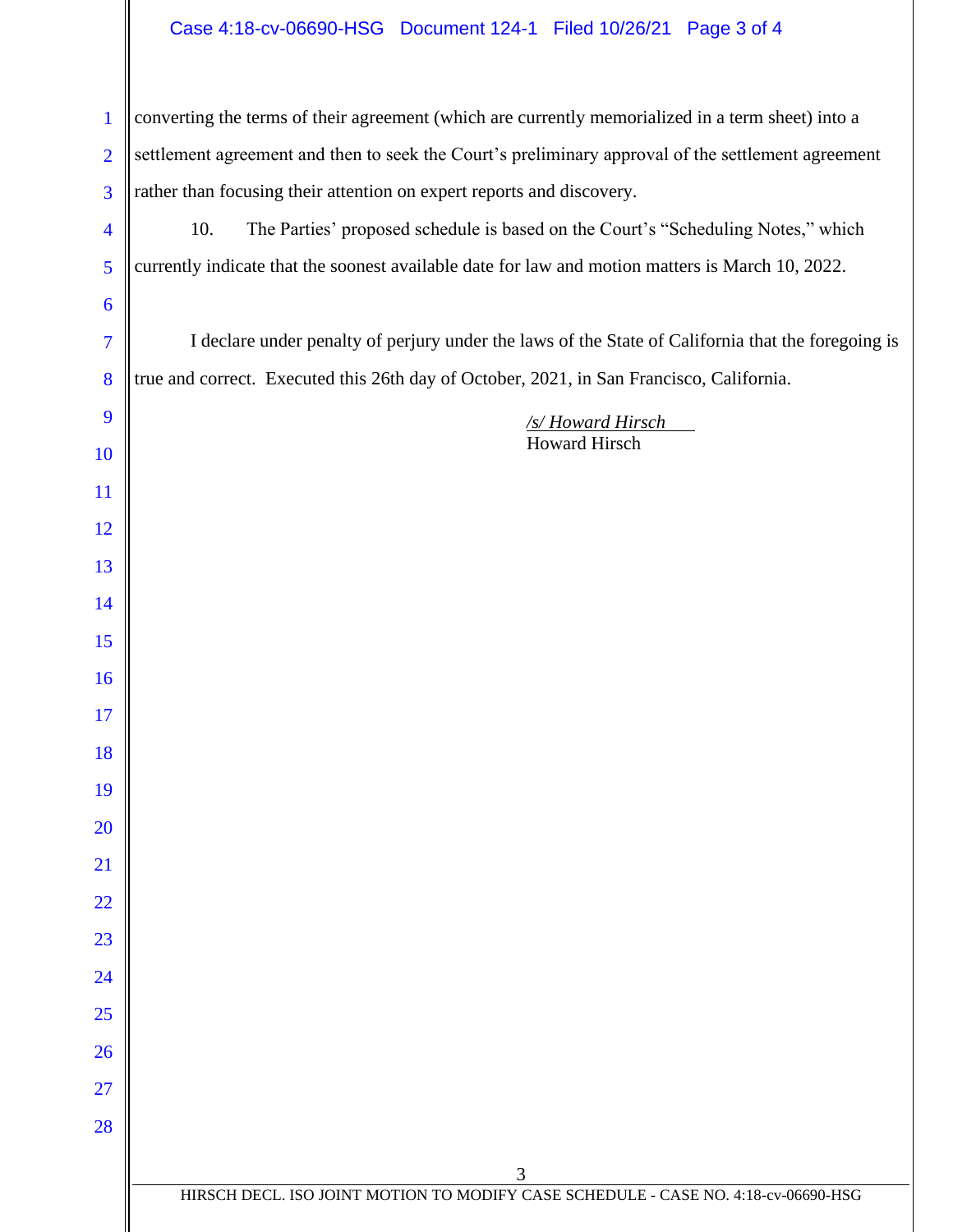|                | Case 4:18-cv-06690-HSG Document 124-1 Filed 10/26/21 Page 4 of 4                                                                 |  |  |
|----------------|----------------------------------------------------------------------------------------------------------------------------------|--|--|
| 1              | <b>CERTIFICATE OF SERVICE</b>                                                                                                    |  |  |
| $\overline{2}$ | All Case Participants are registered for the USDC CM/ECF System                                                                  |  |  |
| 3              | Kathleen Smith v. Keurig Green Mountain, Inc.                                                                                    |  |  |
| 4              | Northern District of California Case Number 4:18-cv-06690-HSG                                                                    |  |  |
| 5              | <b>DECLARATION OF HOWARD HIRSCH IN SUPPORT OF JOINT ADMINISTRATIVE</b><br>MOTION TO STAY PROCEEDINGS AND TO MODIFY CASE SCHEDULE |  |  |
| 6              | I hereby certify that on October 26, 2021, I electronically filed the foregoing document with the                                |  |  |
| $\overline{7}$ | Clerk of the Court for the United States District Court for the Northern District of California by using                         |  |  |
| 8              | the court's CM/ECF system.                                                                                                       |  |  |
| 9              | Participants in the case who are registered CM/ECF users will be automatically served by the                                     |  |  |
| <b>10</b>      | CM/ECF system.                                                                                                                   |  |  |
| 11             |                                                                                                                                  |  |  |
| <sup>12</sup>  | Dated: October 26, 2021<br><b>LEXINGTON LAW GROUP</b>                                                                            |  |  |
| 13             |                                                                                                                                  |  |  |
| 14             | /s/Howard Hirsch<br>By:<br><b>Howard Hirsch</b>                                                                                  |  |  |
| 15             |                                                                                                                                  |  |  |
| <b>16</b>      |                                                                                                                                  |  |  |
| 17             |                                                                                                                                  |  |  |
| 18             |                                                                                                                                  |  |  |
| 19             |                                                                                                                                  |  |  |
| 20             |                                                                                                                                  |  |  |
| 21             |                                                                                                                                  |  |  |
| 22             |                                                                                                                                  |  |  |
| 23             |                                                                                                                                  |  |  |
| 24             |                                                                                                                                  |  |  |
| 25             |                                                                                                                                  |  |  |
| 26             |                                                                                                                                  |  |  |
| 27             |                                                                                                                                  |  |  |
| 28             | 4                                                                                                                                |  |  |
|                | <b>CERTIFICATE OF SERVICE</b><br>CASE NO. 4:18-cv-06690-HSG                                                                      |  |  |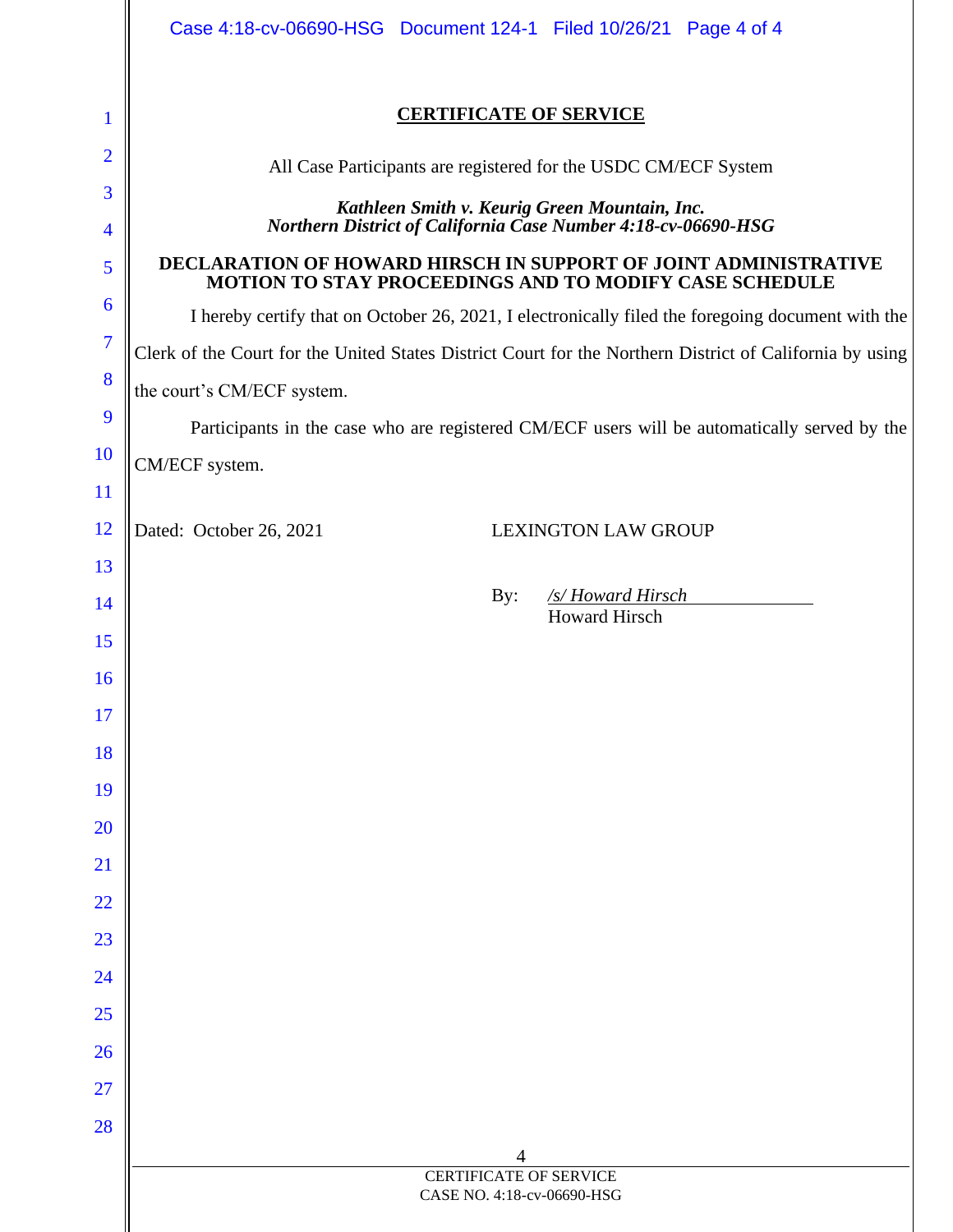| $\mathbf{1}$<br>$\overline{2}$<br>3<br>$\overline{4}$<br>5<br>6<br>7<br>8 | <b>LEXINGTON LAW GROUP</b><br>Howard Hirsch, State Bar No. 213209<br>Ryan Berghoff, State Bar No. 308812<br>503 Divisadero Street<br>San Francisco, CA 94117<br>Telephone: (415) 913-7800<br>Facsimile: (415) 759-4112<br>hhirsch@lexlawgroup.com<br>rberghoff@lexlawgroup.com<br><b>Attorneys for Plaintiff<br/>KATHLEEN SMITH</b> |                                             |
|---------------------------------------------------------------------------|-------------------------------------------------------------------------------------------------------------------------------------------------------------------------------------------------------------------------------------------------------------------------------------------------------------------------------------|---------------------------------------------|
| 9                                                                         | UNITED STATES DISTRICT COURT                                                                                                                                                                                                                                                                                                        |                                             |
| 10                                                                        | FOR THE NORTHERN DISTRICT OF CALIFORNIA                                                                                                                                                                                                                                                                                             |                                             |
| 11                                                                        |                                                                                                                                                                                                                                                                                                                                     |                                             |
| 12                                                                        | KATHLEEN SMITH, on behalf of herself and all                                                                                                                                                                                                                                                                                        | Case No. 4:18-cv-06690-HSG                  |
| 13                                                                        | others similarly situated,                                                                                                                                                                                                                                                                                                          | Assigned to Hon. Haywood S. Gilliam,<br>Jr. |
| 14                                                                        | Plaintiff,                                                                                                                                                                                                                                                                                                                          | [PROPOSED] SCHEDULING                       |
| 15                                                                        | V.                                                                                                                                                                                                                                                                                                                                  | <b>ORDER</b>                                |
| 16                                                                        | KEURIG GREEN MOUNTAIN, INC.,                                                                                                                                                                                                                                                                                                        |                                             |
| 17                                                                        | Defendant.                                                                                                                                                                                                                                                                                                                          |                                             |
| $18\,$                                                                    |                                                                                                                                                                                                                                                                                                                                     |                                             |
| 19                                                                        |                                                                                                                                                                                                                                                                                                                                     |                                             |
| 20                                                                        |                                                                                                                                                                                                                                                                                                                                     |                                             |
| 21                                                                        |                                                                                                                                                                                                                                                                                                                                     |                                             |
| 22                                                                        |                                                                                                                                                                                                                                                                                                                                     |                                             |
| 23                                                                        |                                                                                                                                                                                                                                                                                                                                     |                                             |
| 24                                                                        |                                                                                                                                                                                                                                                                                                                                     |                                             |
| 25                                                                        |                                                                                                                                                                                                                                                                                                                                     |                                             |
| 26                                                                        |                                                                                                                                                                                                                                                                                                                                     |                                             |
| 27                                                                        |                                                                                                                                                                                                                                                                                                                                     |                                             |
| 28                                                                        |                                                                                                                                                                                                                                                                                                                                     |                                             |
|                                                                           |                                                                                                                                                                                                                                                                                                                                     |                                             |
|                                                                           | [PROPOSED] SCHEDULING ORDER - Case No. 4:18-cv-06690-HSG                                                                                                                                                                                                                                                                            |                                             |